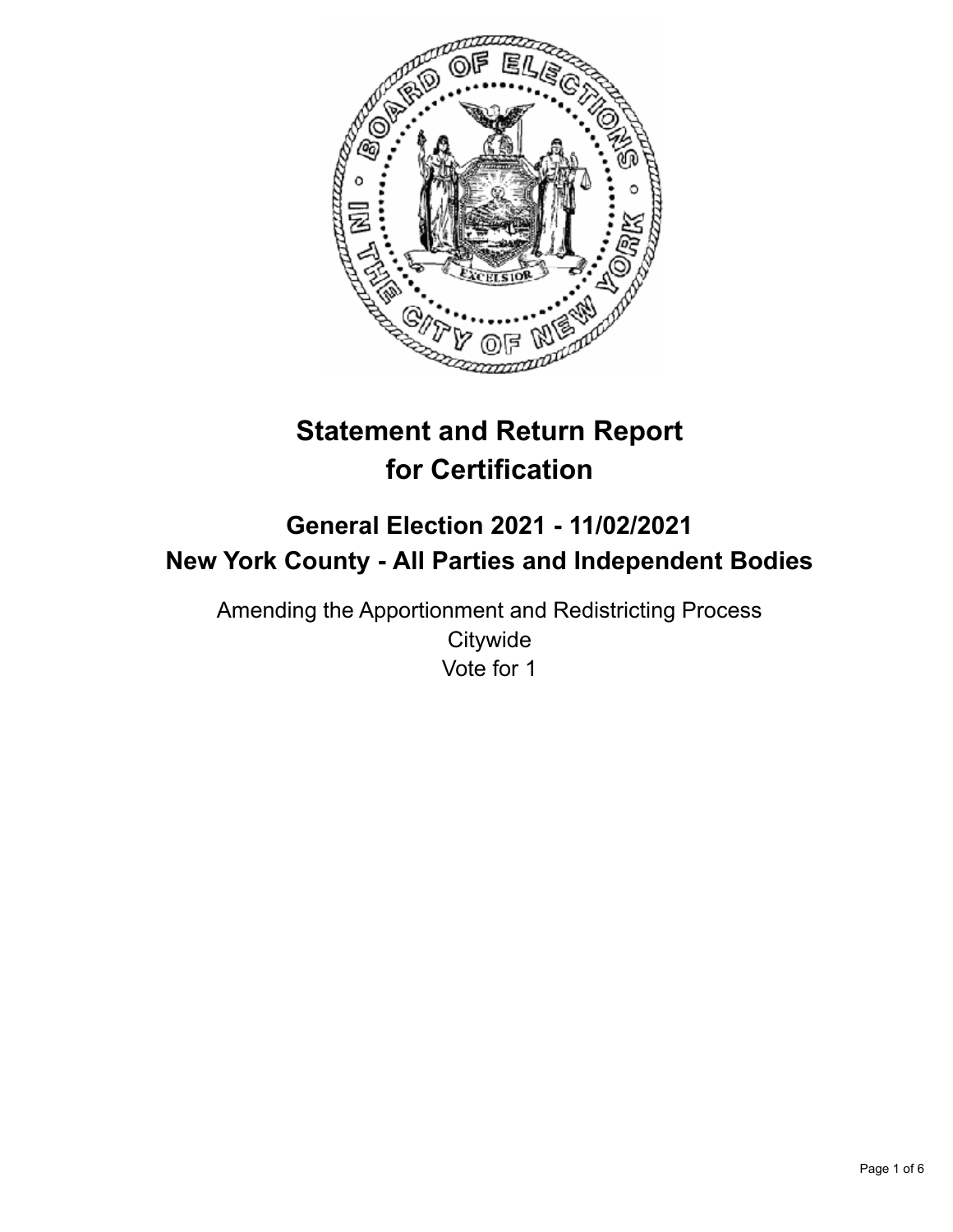

| <b>PUBLIC COUNTER</b>                                    | 16,913 |
|----------------------------------------------------------|--------|
| <b>MANUALLY COUNTED EMERGENCY</b>                        | 0      |
| ABSENTEE / MILITARY                                      | 1,277  |
| AFFIDAVIT                                                | 164    |
| <b>Total Ballots</b>                                     | 18,354 |
| Less - Inapplicable Federal/Special Presidential Ballots | 0      |
| <b>Total Applicable Ballots</b>                          | 18,354 |
| <b>YES</b>                                               | 8,698  |
| <b>NO</b>                                                | 4,000  |
| <b>Total Votes</b>                                       | 12,698 |
| Unrecorded                                               | 5.656  |

# **Assembly District 66**

| <b>PUBLIC COUNTER</b>                                    | 20,372 |
|----------------------------------------------------------|--------|
| <b>MANUALLY COUNTED EMERGENCY</b>                        | 0      |
| ABSENTEE / MILITARY                                      | 2,576  |
| AFFIDAVIT                                                | 186    |
| <b>Total Ballots</b>                                     | 23.134 |
| Less - Inapplicable Federal/Special Presidential Ballots | 0      |
| <b>Total Applicable Ballots</b>                          | 23,134 |
| <b>YES</b>                                               | 14,600 |
| NO.                                                      | 4,466  |
| <b>Total Votes</b>                                       | 19,066 |
| Unrecorded                                               | 4.068  |

| <b>PUBLIC COUNTER</b>                                    | 27,306   |
|----------------------------------------------------------|----------|
| MANUALLY COUNTED EMERGENCY                               | $\Omega$ |
| ABSENTEE / MILITARY                                      | 3,803    |
| <b>AFFIDAVIT</b>                                         | 260      |
| <b>Total Ballots</b>                                     | 31,369   |
| Less - Inapplicable Federal/Special Presidential Ballots | 0        |
| <b>Total Applicable Ballots</b>                          | 31,369   |
| <b>YES</b>                                               | 19,419   |
| NO.                                                      | 6,459    |
| <b>Total Votes</b>                                       | 25,878   |
| Unrecorded                                               | 5.491    |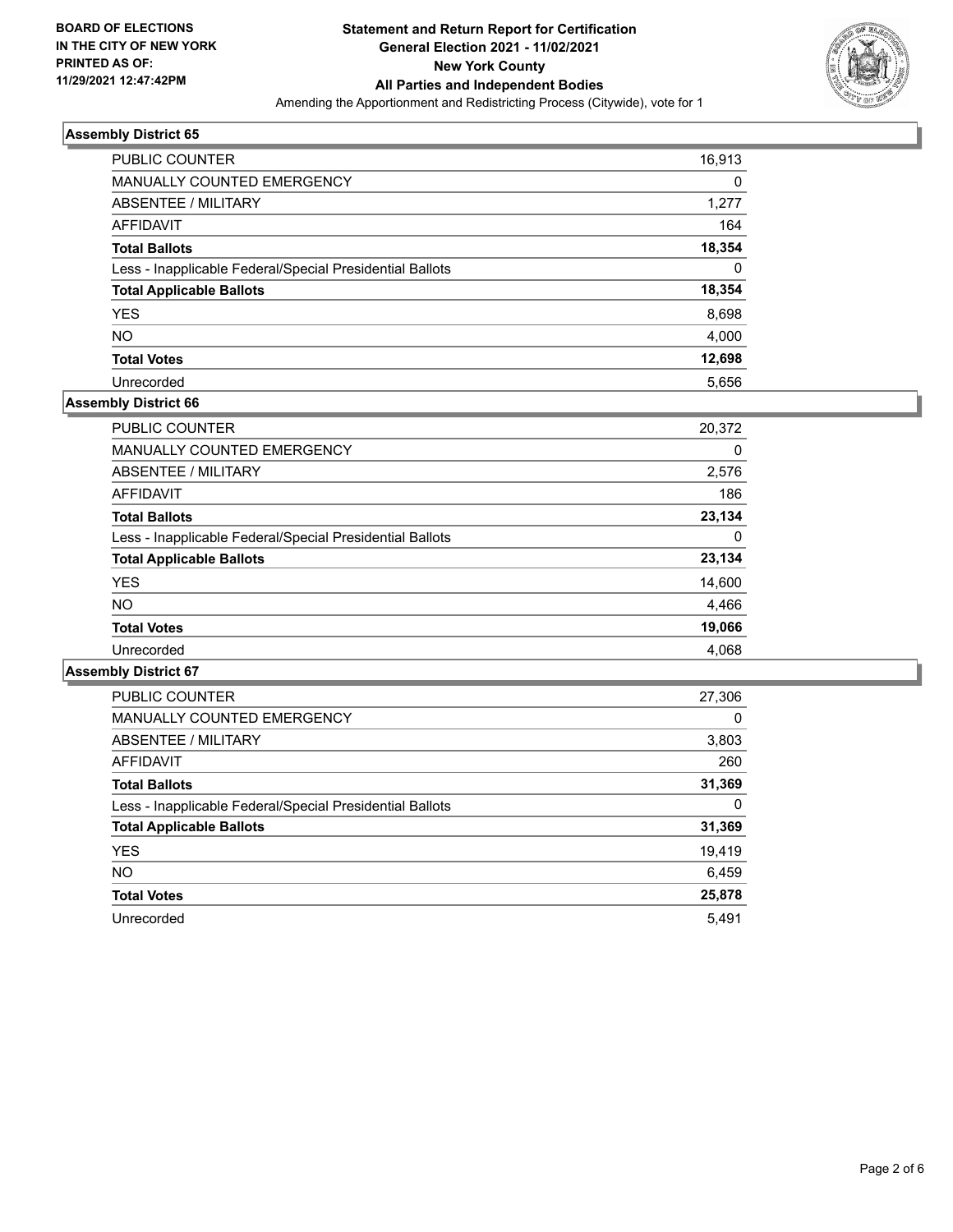

| <b>PUBLIC COUNTER</b>                                    | 15,411 |
|----------------------------------------------------------|--------|
| <b>MANUALLY COUNTED EMERGENCY</b>                        | 0      |
| ABSENTEE / MILITARY                                      | 1,552  |
| AFFIDAVIT                                                | 91     |
| <b>Total Ballots</b>                                     | 17,054 |
| Less - Inapplicable Federal/Special Presidential Ballots | 0      |
| <b>Total Applicable Ballots</b>                          | 17,054 |
| <b>YES</b>                                               | 8,151  |
| <b>NO</b>                                                | 2,984  |
| <b>Total Votes</b>                                       | 11,135 |
| Unrecorded                                               | 5.919  |

# **Assembly District 69**

| 25,146 |
|--------|
| 3      |
| 4,464  |
| 191    |
| 29,804 |
| 0      |
| 29,804 |
| 18,065 |
| 4,670  |
| 22,735 |
| 7,069  |
|        |

| <b>PUBLIC COUNTER</b>                                    | 20,595   |
|----------------------------------------------------------|----------|
| <b>MANUALLY COUNTED EMERGENCY</b>                        | $\Omega$ |
| ABSENTEE / MILITARY                                      | 2,048    |
| <b>AFFIDAVIT</b>                                         | 159      |
| <b>Total Ballots</b>                                     | 22,802   |
| Less - Inapplicable Federal/Special Presidential Ballots | 0        |
| <b>Total Applicable Ballots</b>                          | 22,802   |
| <b>YES</b>                                               | 13,070   |
| NO.                                                      | 3,933    |
| <b>Total Votes</b>                                       | 17,003   |
| Unrecorded                                               | 5.799    |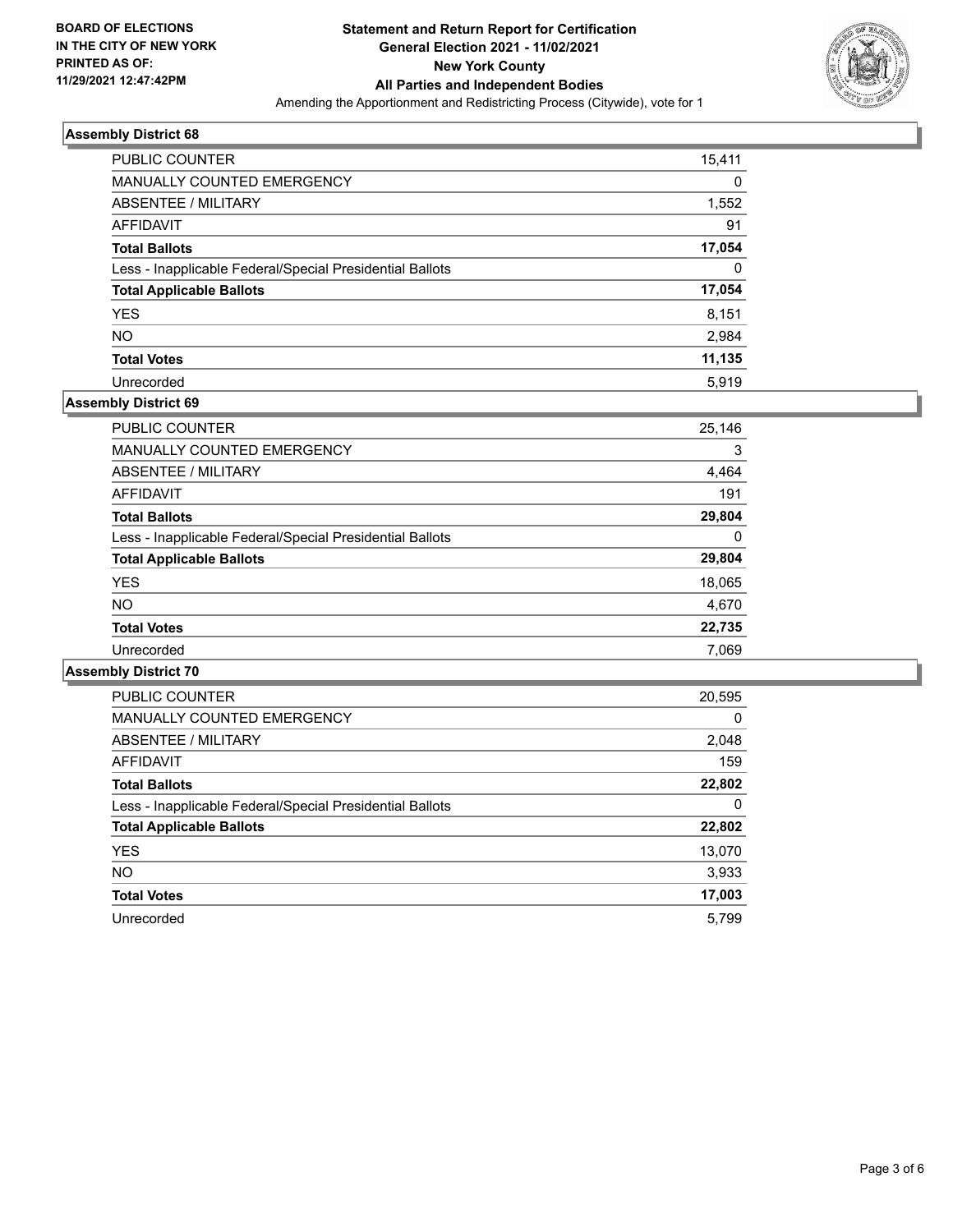

| <b>PUBLIC COUNTER</b>                                    | 19,563 |
|----------------------------------------------------------|--------|
| MANUALLY COUNTED EMERGENCY                               | 0      |
| ABSENTEE / MILITARY                                      | 1,556  |
| AFFIDAVIT                                                | 118    |
| <b>Total Ballots</b>                                     | 21,237 |
| Less - Inapplicable Federal/Special Presidential Ballots | 0      |
| <b>Total Applicable Ballots</b>                          | 21,237 |
| <b>YES</b>                                               | 12.111 |
| <b>NO</b>                                                | 3,626  |
| <b>Total Votes</b>                                       | 15,737 |
| Unrecorded                                               | 5.500  |

#### **Assembly District 72**

| PUBLIC COUNTER                                           | 14,315 |
|----------------------------------------------------------|--------|
|                                                          |        |
| <b>MANUALLY COUNTED EMERGENCY</b>                        | 0      |
| ABSENTEE / MILITARY                                      | 864    |
| AFFIDAVIT                                                | 92     |
| <b>Total Ballots</b>                                     | 15,271 |
| Less - Inapplicable Federal/Special Presidential Ballots | 0      |
| <b>Total Applicable Ballots</b>                          | 15,271 |
| <b>YES</b>                                               | 7,607  |
| NO.                                                      | 2,575  |
| <b>Total Votes</b>                                       | 10,182 |
| Unrecorded                                               | 5.089  |

| <b>PUBLIC COUNTER</b>                                    | 22,010   |
|----------------------------------------------------------|----------|
| <b>MANUALLY COUNTED EMERGENCY</b>                        | $\Omega$ |
| ABSENTEE / MILITARY                                      | 4,408    |
| <b>AFFIDAVIT</b>                                         | 207      |
| <b>Total Ballots</b>                                     | 26,625   |
| Less - Inapplicable Federal/Special Presidential Ballots | 0        |
| <b>Total Applicable Ballots</b>                          | 26,625   |
| <b>YES</b>                                               | 14,602   |
| NO.                                                      | 7,553    |
| <b>Total Votes</b>                                       | 22,155   |
| Unrecorded                                               | 4.470    |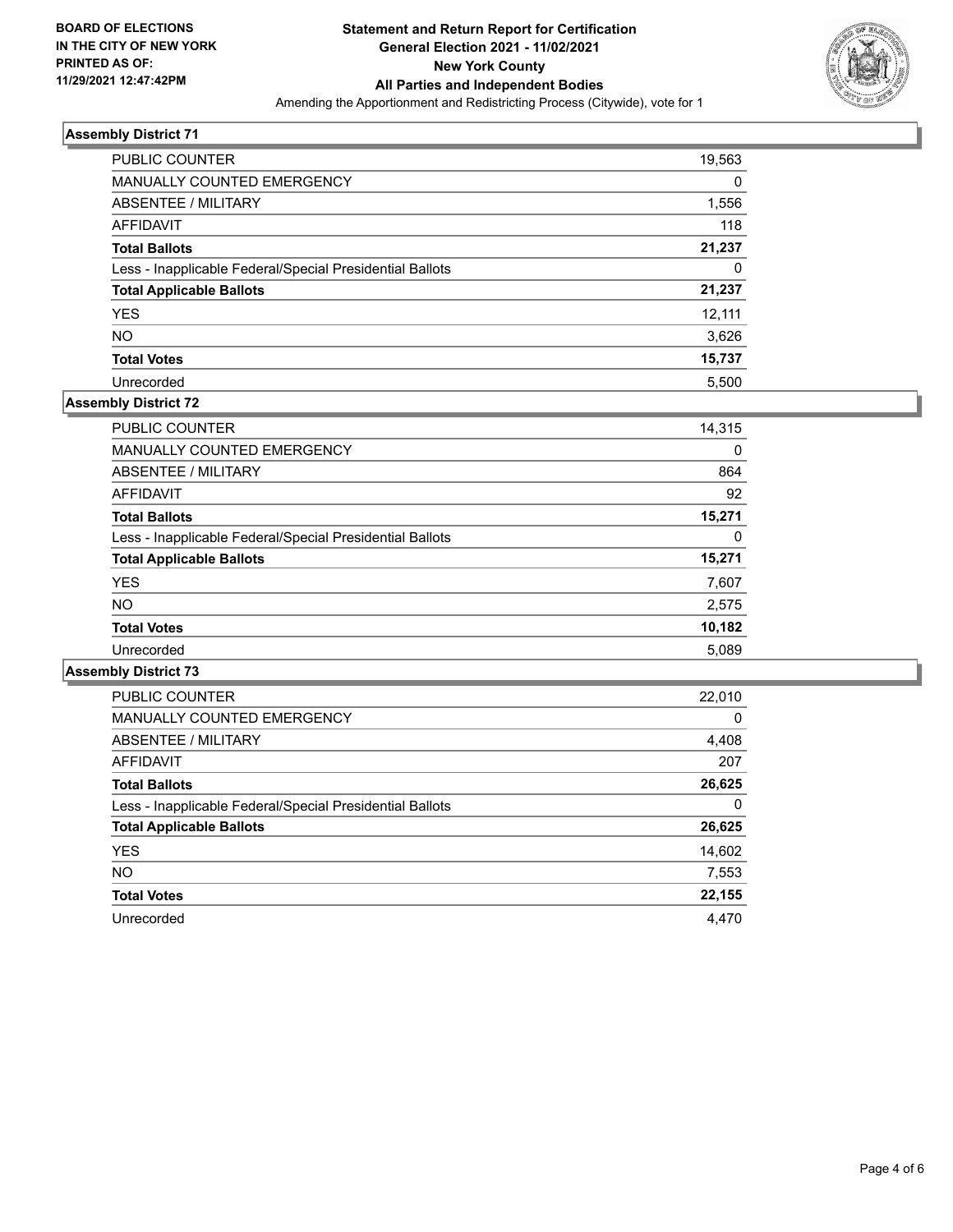

| <b>PUBLIC COUNTER</b>                                    | 19,960 |
|----------------------------------------------------------|--------|
| <b>MANUALLY COUNTED EMERGENCY</b>                        | 9      |
| ABSENTEE / MILITARY                                      | 2,084  |
| AFFIDAVIT                                                | 183    |
| <b>Total Ballots</b>                                     | 22,236 |
| Less - Inapplicable Federal/Special Presidential Ballots | 0      |
| <b>Total Applicable Ballots</b>                          | 22,236 |
| <b>YES</b>                                               | 12,168 |
| <b>NO</b>                                                | 4,826  |
| <b>Total Votes</b>                                       | 16,994 |
| Unrecorded                                               | 5.242  |

# **Assembly District 75**

| <b>PUBLIC COUNTER</b>                                    | 21,127 |
|----------------------------------------------------------|--------|
| <b>MANUALLY COUNTED EMERGENCY</b>                        | 0      |
| ABSENTEE / MILITARY                                      | 2,818  |
| AFFIDAVIT                                                | 192    |
| <b>Total Ballots</b>                                     | 24,137 |
| Less - Inapplicable Federal/Special Presidential Ballots | 0      |
| <b>Total Applicable Ballots</b>                          | 24,137 |
| <b>YES</b>                                               | 14,296 |
| <b>NO</b>                                                | 4,747  |
| <b>Total Votes</b>                                       | 19,043 |
| Unrecorded                                               | 5.094  |

| PUBLIC COUNTER                                           | 23,319   |
|----------------------------------------------------------|----------|
| <b>MANUALLY COUNTED EMERGENCY</b>                        | $\Omega$ |
| ABSENTEE / MILITARY                                      | 3,618    |
| AFFIDAVIT                                                | 257      |
| <b>Total Ballots</b>                                     | 27,194   |
| Less - Inapplicable Federal/Special Presidential Ballots | 0        |
| <b>Total Applicable Ballots</b>                          | 27,194   |
| <b>YES</b>                                               | 15,829   |
| <b>NO</b>                                                | 7,131    |
| <b>Total Votes</b>                                       | 22,960   |
| Unrecorded                                               | 4.234    |